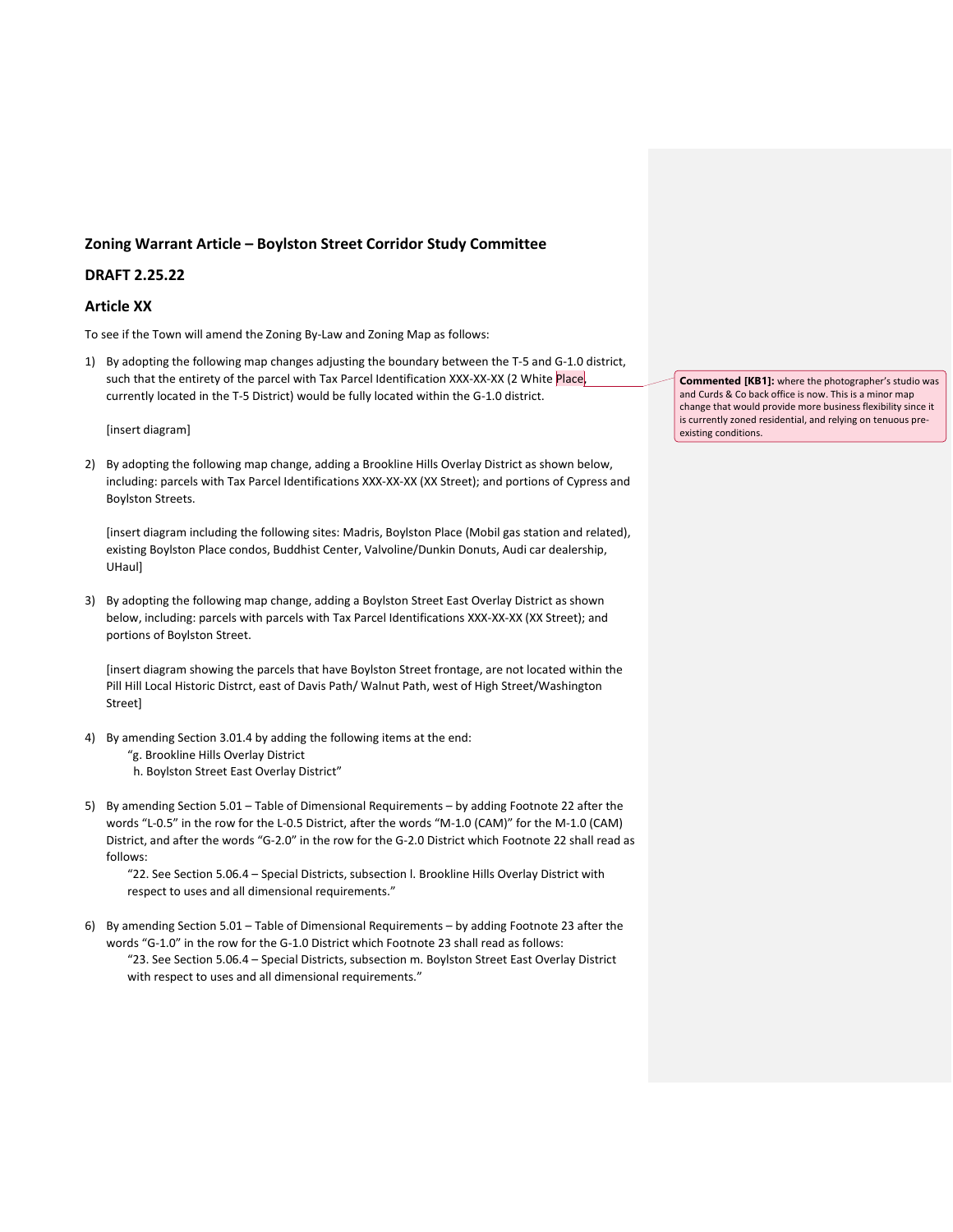- 7) By amending Section 5.06.4 Special Districts by adding a new item as follows: "l. Brookline Hills Overlay District
	- 1) It has been determined through study by the Boylston Street Corridor Study Committee that for properties near the intersection of Cypress Street and Boylston Street that potential exists for careful, planned redevelopment. It has further been determined that, due to the circulation patterns as well as the adjacency of this area to municipal uses, retail businesses, transit systems and residential neighborhoods, that both residential and commercial uses are appropriate. An analysis of the existing conditions, including existing floor area ratios of properties within and adjacent to this Overlay District, as well as a preference for parking infrastructure to be underground or not visible from public sidewalks are reasons why additional density may be allowed by Special Permit under the criteria of this section.
	- 2) The Board of Appeals may grant a Special Permit under this section allowing for a project that meets the following requirements and limitations. Conformance with said requirements and limitations shall be made conditions of the Special Permit.
		- a. Any project that proposes demolition of existing Dwelling Units must demonstrate how the project will result in a net increase of at least 20% more Dwelling Units, or one additional Dwelling Unit, whichever is greater.
		- b. Any project subject to Section 4.08, Inclusionary Zoning, shall provide all required affordable units on site.
		- c. Any proposed building shall be permitted to have more than one principle use. For example, a restaurant or retail business may be located in the same building as a permitted residential or office use without being considered an accessory use.
		- d. Building Height
			- i. For properties located in an underlying "L" (Local Business) or "G" , (General Business) Zoning District, additional height may be granted by the Planning Board to accommodate structures that are six stories or less as measured from the Boylston Street property line.
			- ii. For properties located in an underlying "M" (Multifamily) Zoning District, additional height may be granted by the Planning Board to accommodate structures that are five stories or less as measured from the Boylston Street property line.
		- e. Parking
			- i. Any structured parking above ground shall not face Boylston Street.
			- ii. Any fees charged for parking must be separate from any rental, lease, sale, employment, contract or other arrangement permitting a user to occupy the building.
		- f. The Gross Floor Area Ratio (FAR) for a project permitted pursuant to this section shall not exceed 3.0, except that up to an additional 0.5 of FAR may

**Commented [KB2]:** Note that our Housing staff like the flexibility of cash payments in lieu of for smaller projects due to the staff time involved with every property that goes through lotteries for resales or rentals, but some Committee members have also discussed desire for on-site affordable units.

**Commented [KB3]:** Repeat from Waldo-Durgin except I use office as an example rather than hotel

**Commented [KB4]:** After seeing a sneak preview of the massing diagrams, I am guessing (but could be wrong!) that the Committee will end up in a max of 6 stories for all parcels in this Overlay District except for the Valvoline/ Dunkin Donuts site, which we're aiming towards 5 stories. We need to remember to add to the Design Guidelines any massing preference within the Audi site (4 versus 6 stories) and any break down of massing we've been contemplating on the Boylston Place site.

**Commented [KB5]:** Repeat from Waldo-Durgin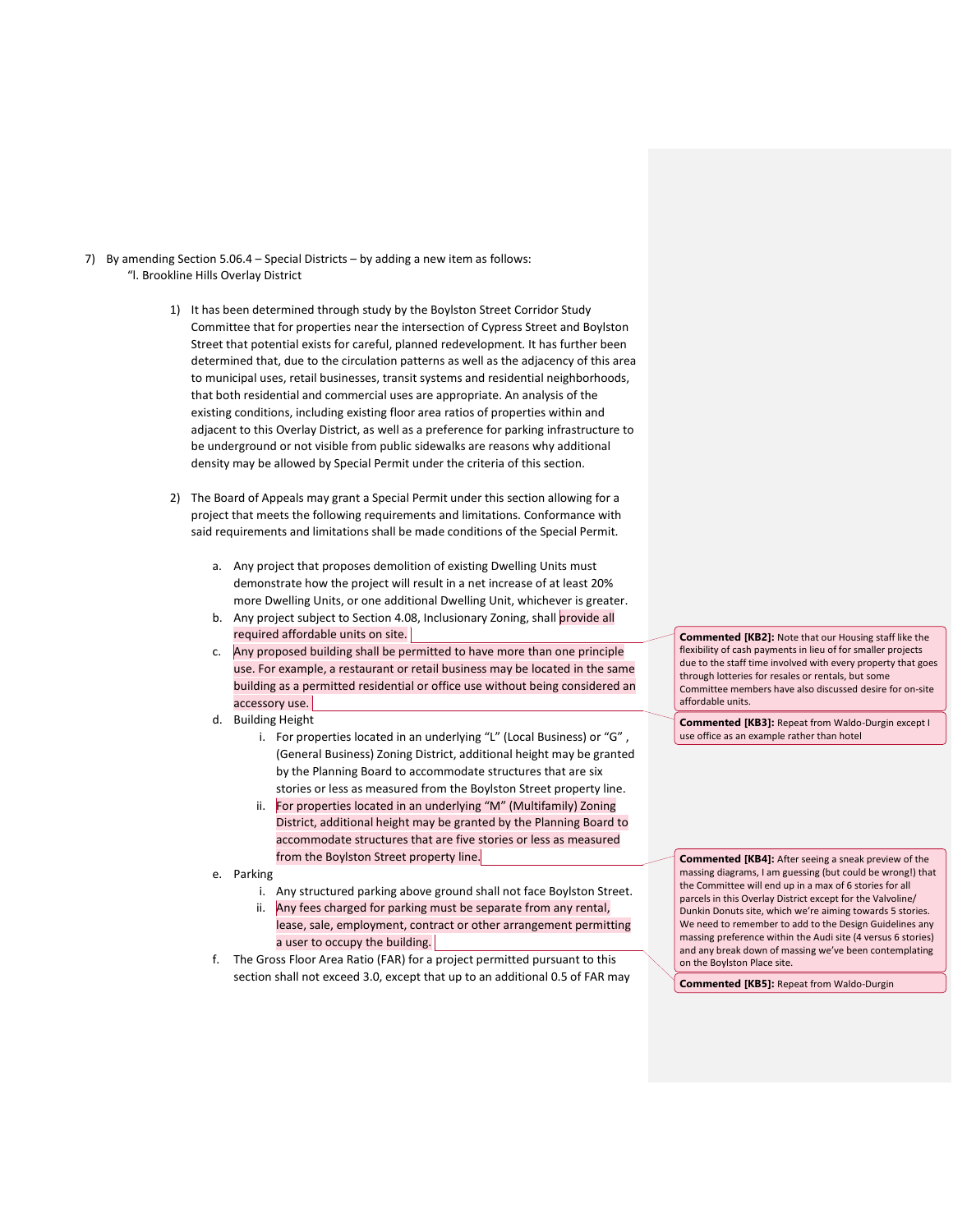be granted for Gross Floor Area that is located on the same Lot and utilized for:

- i. Uses 11 through 18A inclusive, 20, 20A, 20C, 21, 29, 30, 32 through 36A inclusive, 36C, 37 and 44);
- ii. Affordable Units in excess of Affordable Housing Requirements as defined in Section 4.08
- iii. Subsidized non-residential space, as affirmatively recommended by the Economic Development Advisory Board
- g. Tree Canopy & Urban Heat Island Mitigation
	- i. For any project that removes trees 8 inches or greater in diameter, as measured 4.5' above ground level, must include a mitigation plan as affirmatively recommended by the Tree Warden. Such mitigation plan shall result in no loss of overall tree canopy within a quarter mile of the property, as affirmatively recommended by the Tree Warden.
	- ii. Street trees shall be provided at regular intervals approximately every 25 feet adjacent to any public sidewalks. The size, location and species of all trees at the time of planting and the final design of all landscaping in the public or private way shall be approved by the Director of Parks and Open Space or their designee. In circumstances where trees cannot be provided as stipulated above as determined by the Director of Parks and Open Space or their designee, the applicant shall provide an equivalent amount of trees and/or landscaping at appropriate locations on the site or make a financial contribution to the Town in an equivalent dollar amount for similar improvements in adjacent parks and public spaces.
	- iii. Any project within the Overlay District shall be required to demonstrate to the Planning Board measures taken to reduce urban heat island effects.
- h. All new buildings and renovations to existing buildings shall be LEED Silver Certifiable or higher. Applicants shall provide evidence to the satisfaction of the Building Commissioner that all new construction and renovations of existing buildings are LEED Certifiable Silver or a higher rating via the provision of a LEED scoring sheet. The construction or renovation of such buildings consistent with these plans shall be confirmed prior to the issuance of a Certificate of Occupancy.
- 3) Any application including new structures that seeks relief under this Overlay District shall be deemed a Major Impact Project with respect to Section 5.09, Design Review."
- 8) By amending Section 5.06.4 Special Districts by adding a new item as follows: "j. Boylston Street East Overlay District
	- 1) It has been determined through study by the Boylston Street Corridor Study Committee that for properties between Davis and Walnut Path and High Street,

**Commented [KB6]:** These are the same "storefront uses" that have no parking requirements in the TPOD, except that I'm ADDING daycare use and Deborah's museum idea as uses to incentivize here.

**Commented [KB7]:** This concept was floated during the review of the residential project on Green Street, although the Zoning Board of Appeals utilized a different standard for a "counterbalancing amenity"

**Commented [KB8]:** I believe this will sufficiently incentivize quality tree canopy open space at Old Lincoln School or the Dunkin Donuts site, without tying down exact "no build" areas in zoning. We should discuss; we could also add "no build" areas in the Design Guidelines to document a preference.

**Commented [KB9]:** Repeat from Waldo Durgin.

**Commented [KB10]:** Repeat from Emerald Isle district, since AG's office just struck other green building standards. even for Emerald Isle as a contingency of additional zoning relief. This version of language has been approved by AG's office in the past, so keeping it here!

**Commented [KB11]:** All the text in green highlight below is repeated from the Brookline Hills Overlay District – so you don't have to review it twice! The basic difference between this Overlay District and the one above is that here we are incentiviizing review as of right, tied with Zarrillo's building envelope.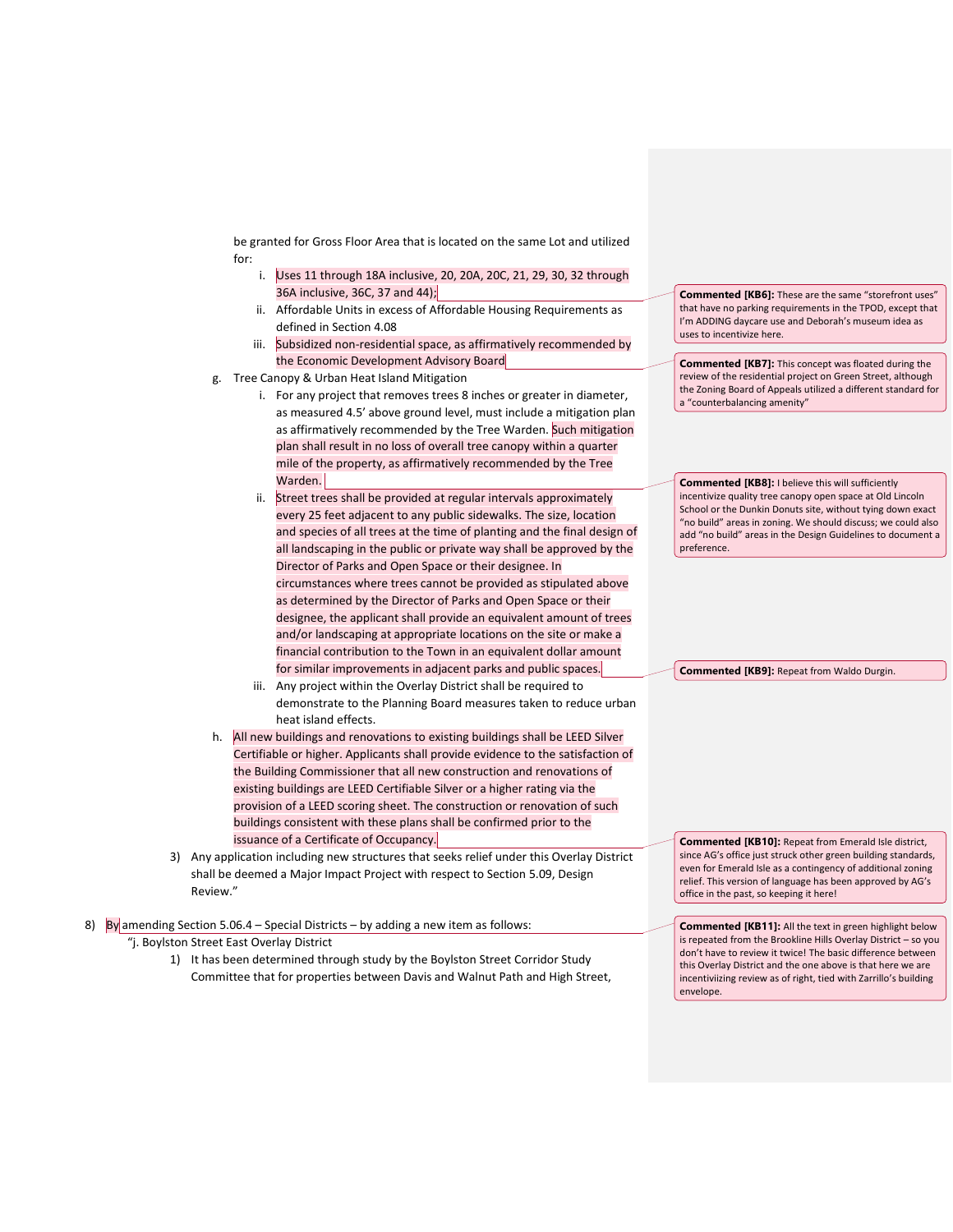potential exists for careful, planned infill development in addition to incentivizing the reuse of existing buildings to the extent possible. It has further been determined that, due to the circulation patterns as well as the adjacency of this area to municipal uses, retail businesses, transit systems and residential neighborhoods, that both residential and commercial uses are appropriate. An analysis of the existing conditions, including existing floor area ratios of properties within and adjacent to this Overlay District, as well as a preference for parking infrastructure to be underground or not visible from public sidewalks are reasons why additional density and other dimensional requirements, as well as flexibility of uses, may be allowed by Site Plan Review under the criteria of this section.

- 2) Any application that seeks relief under this Overlay District shall be subject to Site Plan Review by the Planning Board to ensure that there is adequate provision of access for fire and service equipment; ensure adequate provision for utilities and storm water storage and drainage; ensure adequate provision of loading and passenger pick-up zones; ensure adequate provision of parking; minimize impacts on wetland resources areas; minimize storm water flow from the site; minimize soil erosion; minimize the threat of air and water pollution; minimize groundwater contamination from on-site disposal of hazardous substances; maximize pedestrian, bicycle and vehicle safety; screen parking, storage and outdoor service areas through landscaping or fencing; minimize headlight and other light intrusion; ensure compliance with the Brookline Zoning By-Laws; maximize property enhancement with sufficient landscaping, lighting, street furniture and other site amenities; minimize impacts on adjacent property associated with hours of operation, deliveries, noise, rubbish removal and storage. All plans and maps submitted for site plan review shall be prepared, stamped, and signed by a Professional Engineer licensed to practice in Massachusetts. Pursuant to the site plan review process, applicants shall provide to the Planning Board and the Director of Engineering a site plan showing:
	- a. Demonstrated design compliance with any General By-Law related to erosion and sediment control and stormwater management;
	- b. Property lines and physical features, including roads, driveways, parking for vehicles and bicycles, loading areas and trash storage for the project site;
	- c. Proposed changes to the landscape of the site, grading, vegetation clearing and planting, and exterior lighting.
	- d. The extent to which the project complies with any applicable Design Guidelines adopted by the Planning Board.
	- e. Compliance with other requirements related to zoning relief provided under this Overlay District as described below.
- 3) The Planning Board may grant a Site Plan Review Permit under this section allowing for a project that meets the following requirements and limitations.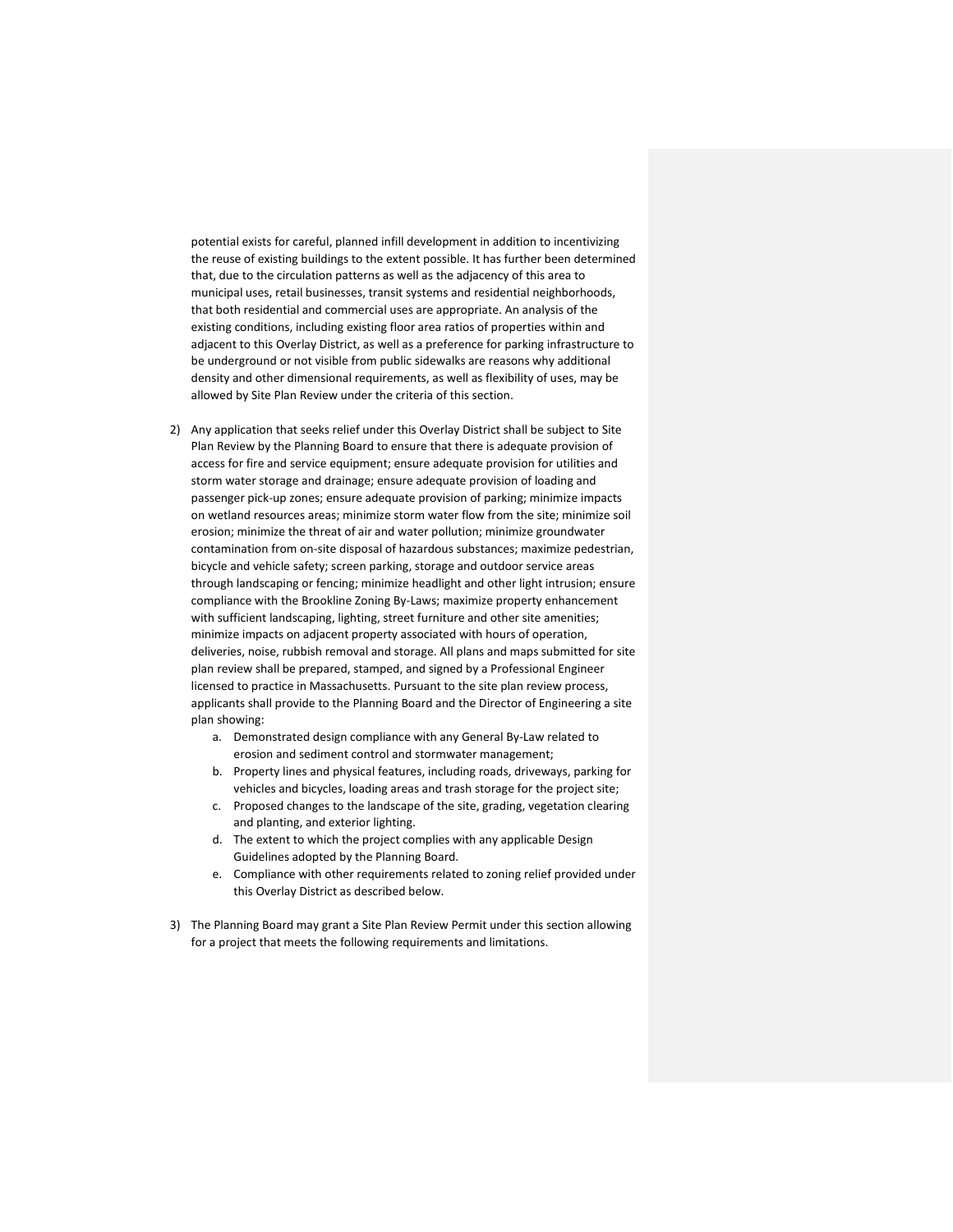Any project that proposes demolition of existing Dwelling Units must demonstrate how the project will result in a net increase of at least 20% more Dwelling Units, or one additional Dwelling Unit, whichever is greater.

- b. Any project subject to Section 4.08, Inclusionary Zoning, shall provide all required affordable units on site. The Building Commissioner may waive the special permit requirement under Section 4.08 as long as the Site Plan Review Permit provided under this Overlay District includes conditions that document how all other compliance under Section 4.08 and related Affordable Housing Guidelines will be met, per the positive recommendation by the Housing Advisory Board.
- c. The Building Commissioner may waive the special permit requirement for Design Review described in Section 5.09 for any project that is not deemed a Major Impact Project and does not include the following uses: lodging houses and hotels, gasoline service stations, and outdoor automobile sales and storage for sales.
- d. Use Flexibility
	- i. The ground floor of a residential building may have maximum residential use frontage that exceeds Use 6 in Section 4.07 – Table of Use Regulations, if the applicant adequately demonstrates that: (i) the location of residential and non-residential uses of the ground floor are appropriate given the transition between residential and commercial neighborhoods; and (ii) for projects of 10 or more residential units, at least 1,200 square feet of floor space on the ground floor is designed to accommodate retail and restaurant uses with regards to utility access, ventilation design, plumbing and utilities, accessibility and egress design, fire suppression systems, and ceiling height.
	- Any proposed building shall be permitted to have more than one principal use. For example, a restaurant or retail business may be ocated in the same building as a permitted residential or hotel use without being considered an accessory use.
	- iii. The conversion of use of existing buildings shall not require a special permit or variance related to the Floor Area Ratio, maximum building height, setbacks, open space, and other dimensional requirements.
- e. Building Envelope for New Buildings The Floor Area Ratio, maximum building height, setbacks, open space and other dimensional requirements for any new buildings may be exceeded as long as the project does not exceed the building envelope as described further below.
	- i. The first floor must be setback from the Boylston Street property line by 8', 12' clear ceiling height, and have 65% minimum transparency.
	- ii. Must provide at least 5% of the property area as Landscaped Open Space.

**Commented [KB12]:** I think we might want to provide this flexibility in this Overlay District where projects are otherwise as of right -- for example the 8-townhome example for the muffler/tire site. Also see even for smaller project, Mark's Building envelope below requires 12' clear ceiling heights on the first floor – so that future conversions could potentially work in the long run.

**Commented [KB13]:** I need to check this language with previous zoning decisions by the AG and Town Counsel with respect to pre-existing construction.

**Commented [KB14]:** We need to include Mark's suggestion of one entrance per structure, and entrances set back from face of building to Design Standards.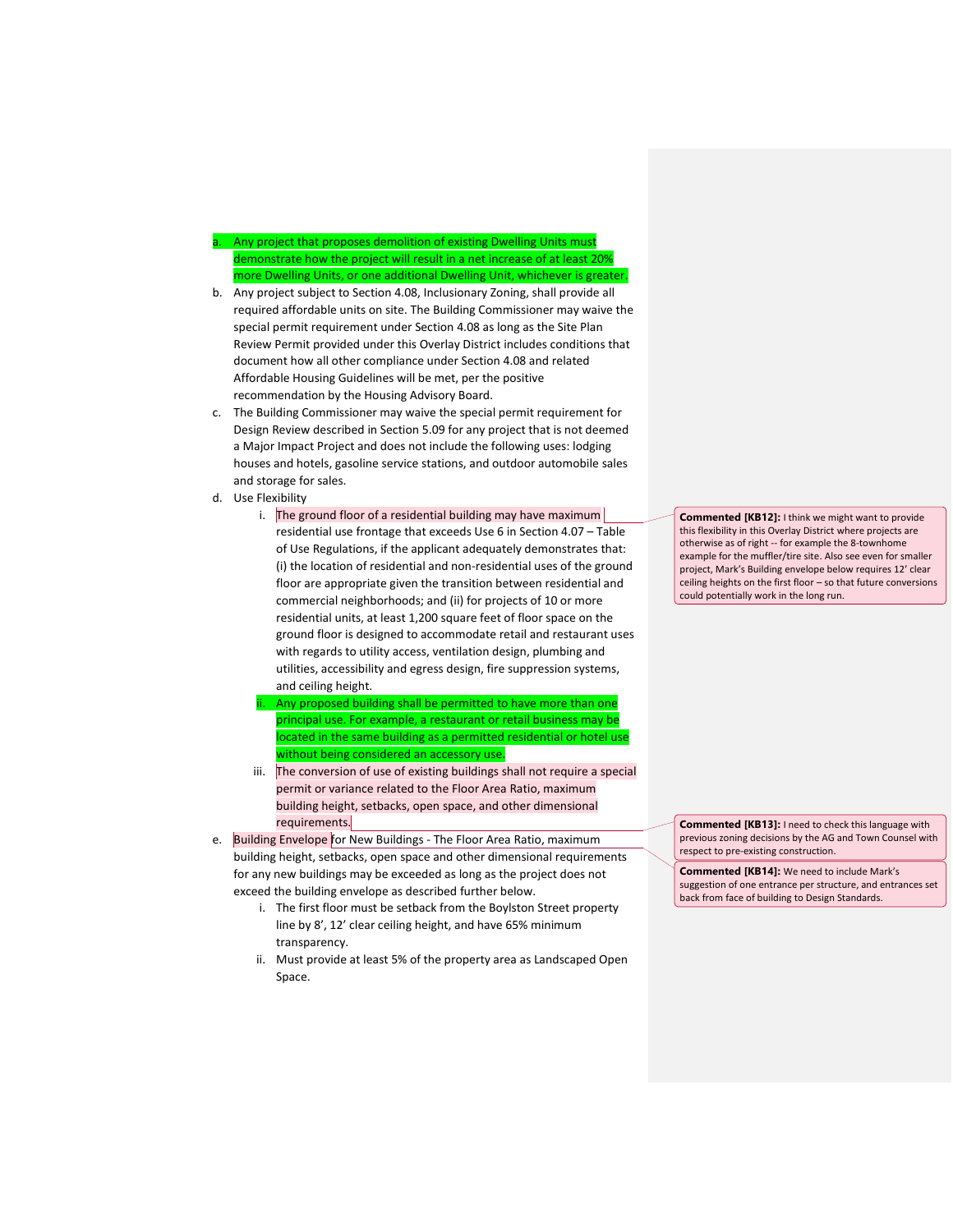- iii. Height maximum is 35'.
- iv. Allowable height envelope is also formed by a plane that is sloped 1:1, beginning at the rear property line at a height of 10'.
- v. Up to 10' additional height beyond the building envelope may be allowed for mechanical penthouses provided they are not visible from pedestrians on the adjacent public sidewalk.

[need to insert diagram]

#### **F**. Parking

|    | i.   | Any structured parking above ground shall not face Boylston Street.             |
|----|------|---------------------------------------------------------------------------------|
|    | ii.  | Any fees charged for parking must be separate from any rental,                  |
|    |      | lease, sale, employment, contract or other arrangement permitting               |
|    |      | a user to occupy the building.                                                  |
| g. |      | <b>Tree Canopy &amp; Urban Heat Island Mitigation</b>                           |
|    | i.   | For any project that removes trees 8 inches or greater in diameter,             |
|    |      | as measured 4.5' above ground level, must include a mitigation plan             |
|    |      | as affirmatively recommended by the Tree Warden. Such mitigation                |
|    |      | plan shall result in no loss of overall tree canopy within a quarter            |
|    |      | mile of the property, as affirmatively recommended by the Tree                  |
|    |      | Warden.                                                                         |
|    | ii.  | Street trees shall be provided at regular intervals approximately               |
|    |      | every 25 feet adjacent to any public sidewalks. The size, location              |
|    |      | and species of all trees at the time of planting and the final design of        |
|    |      | all landscaping in the public or private way shall be approved by the           |
|    |      | Director of Parks and Open Space or their designee. In                          |
|    |      | circumstances where trees cannot be provided as stipulated above                |
|    |      | as determined by the Director of Parks and Open Space or their                  |
|    |      | designee, the applicant shall provide an equivalent amount of trees             |
|    |      | and/or landscaping at appropriate locations on the site or make a               |
|    |      | financial contribution to the Town in an equivalent dollar amount               |
|    |      | for similar improvements in adjacent parks and public spaces.                   |
|    | iii. | Any project within the Overlay District shall be required to                    |
|    |      | demonstrate to the Planning Board measures taken to reduce urban                |
|    |      | heat island effects.                                                            |
|    |      |                                                                                 |
| h. |      | All new buildings and renovations to existing buildings shall be LEED Silver    |
|    |      | Certifiable or higher. Applicants shall provide evidence to the satisfaction of |
|    |      | the Building Commissioner that all new construction and renovations of          |
|    |      | existing buildings are LEED Certifiable Silver or a higher rating via the       |

provision of a LEED scoring sheet. The construction or renovation of such buildings consistent with these plans shall be confirmed prior to the

issuance of a Certificate of Occupancy.

**Commented [KB15]:** Mark – worded slightly differently, but I believe same geometry as your language.

…or act upon anything else thereto.